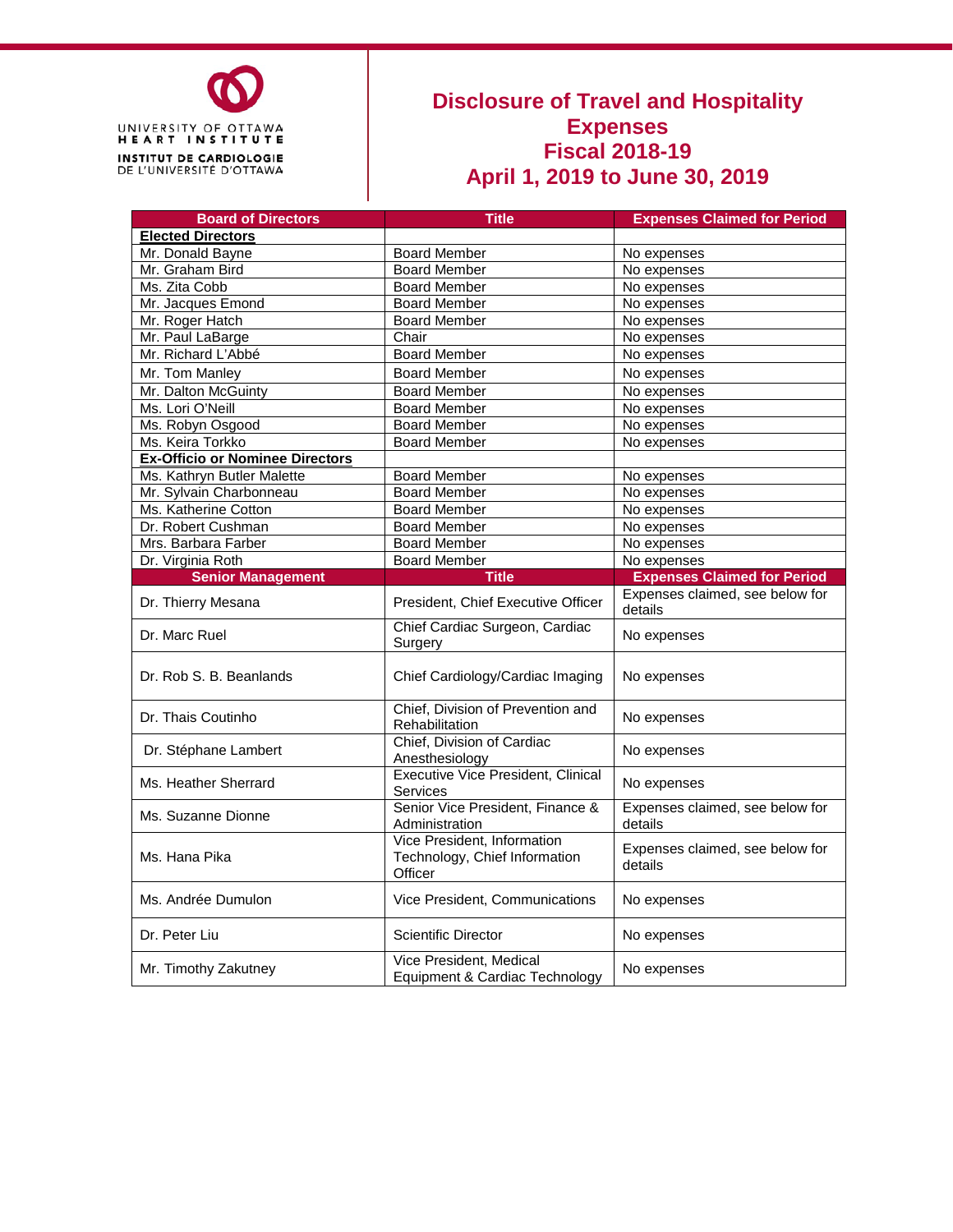

| <b>Name</b>        | <b>Title</b>                       | For the Quarter                         |
|--------------------|------------------------------------|-----------------------------------------|
| Dr. Thierry Mesana | President, Chief Executive Officer | First Quarter (April 1 to June 30) 2019 |

| <b>Travel Expenses</b>                                           |                               |                  |                 |               |          |             |               |                   |
|------------------------------------------------------------------|-------------------------------|------------------|-----------------|---------------|----------|-------------|---------------|-------------------|
|                                                                  |                               | <b>Breakdown</b> |                 |               |          |             |               |                   |
| <b>Trip Details</b>                                              |                               | Airfare/Train    | Transportation* | Accommodation | Meals    | Incidentals | Parking/Tolls | <b>Total/Trip</b> |
| Purpose:<br>Parking for KPMG Meeting                             | Date(s):<br>April 15, 2019    |                  |                 |               |          |             |               |                   |
| with Jack Kitts                                                  | Destination:<br>Ottawa, ON    | \$               | \$              | \$            | \$       | \$          | \$18.00       | \$18.00           |
| Purpose:<br>Parking for Dr. Coutinho's<br>speech at Research     | Date(s):<br>May 10, 2019      |                  |                 |               |          |             |               |                   |
| Canada and Key to the<br><b>City for Dalton McGuinty</b>         | Destination:<br>Ottawa, ON    | \$               | \$              | \$            | \$       | \$          | \$24.50       | \$24.50           |
| Purpose:<br>Parking for Research                                 | $Date(s)$ :<br>May 15, 2019   |                  |                 |               |          |             |               |                   |
| Canada event in support of<br>Dr. Coutinho                       | Destination:<br>Ottawa, ON    | \$               | \$              | \$            | \$       | \$          | \$12.50       | \$12.50           |
| Purpose:<br>Dinner during International<br>Society for Minimally | Date(s):<br>May 31, 2019      |                  |                 |               |          |             |               |                   |
| Invasive Cardiothoracic<br><b>Surgery Conference</b>             | Destination:<br>New York, USA | \$               | \$              | \$            | \$131.75 | \$          | \$            | \$131.75          |
| Purpose:<br>Flight for AI Med                                    | Date(s):<br>June 16-18, 2019  |                  |                 |               |          |             |               |                   |
| Conference                                                       | Destination:<br>Chicago, USA  | \$1,708.75       | \$              | \$            | \$       | \$          | \$            | \$1,708.75        |
|                                                                  | <b>Total Travel Expenses</b>  | \$1,708.75       | \$              | \$            | \$131.75 | \$          | \$55.00       | \$1,895.50        |

\* Transportation expenses include: vehicle rental or own use (mileage), taxis and/or public transportation.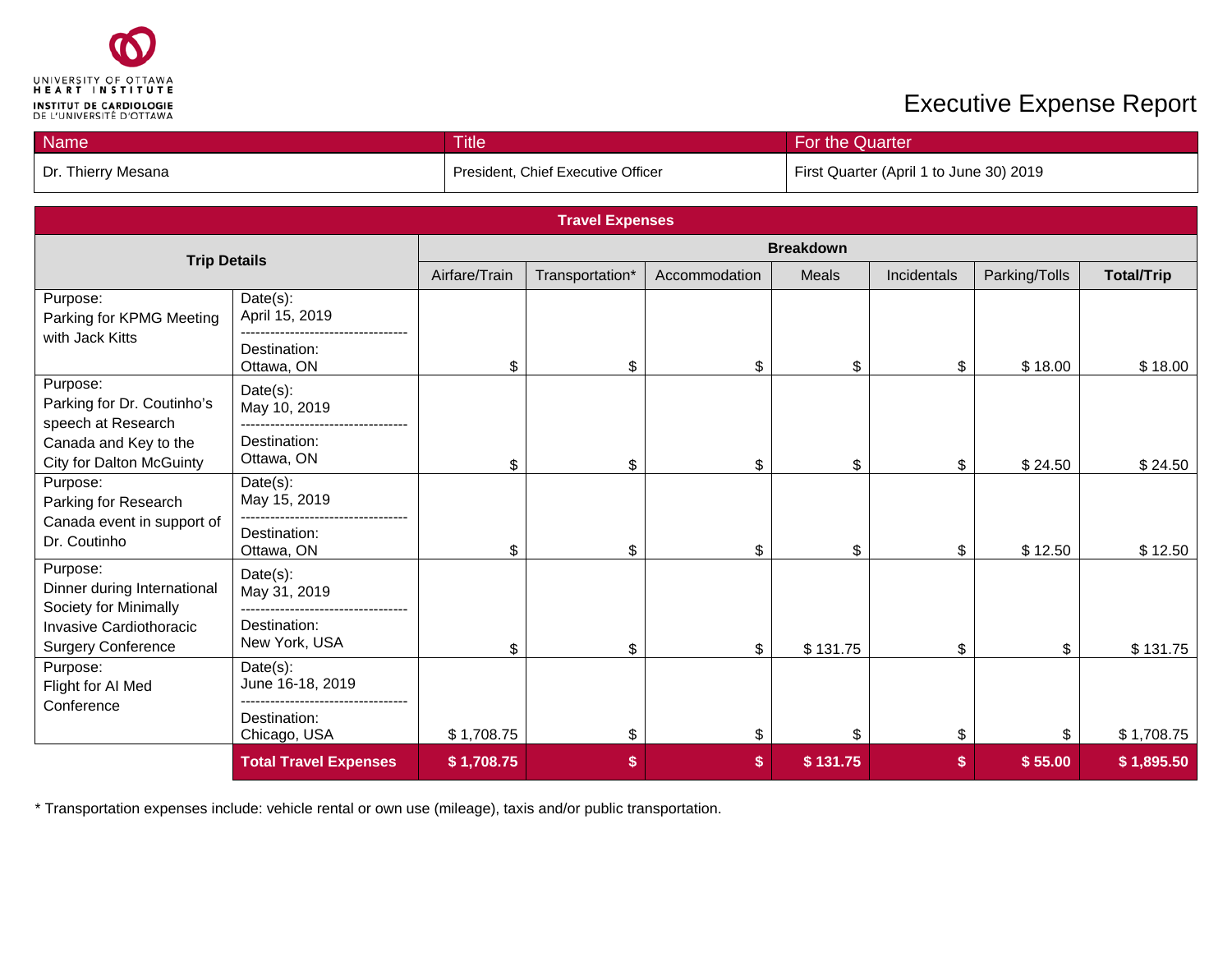

| <b>Other Expenses</b>       |  |
|-----------------------------|--|
| Please Describe:            |  |
| <b>Total Other Expenses</b> |  |
|                             |  |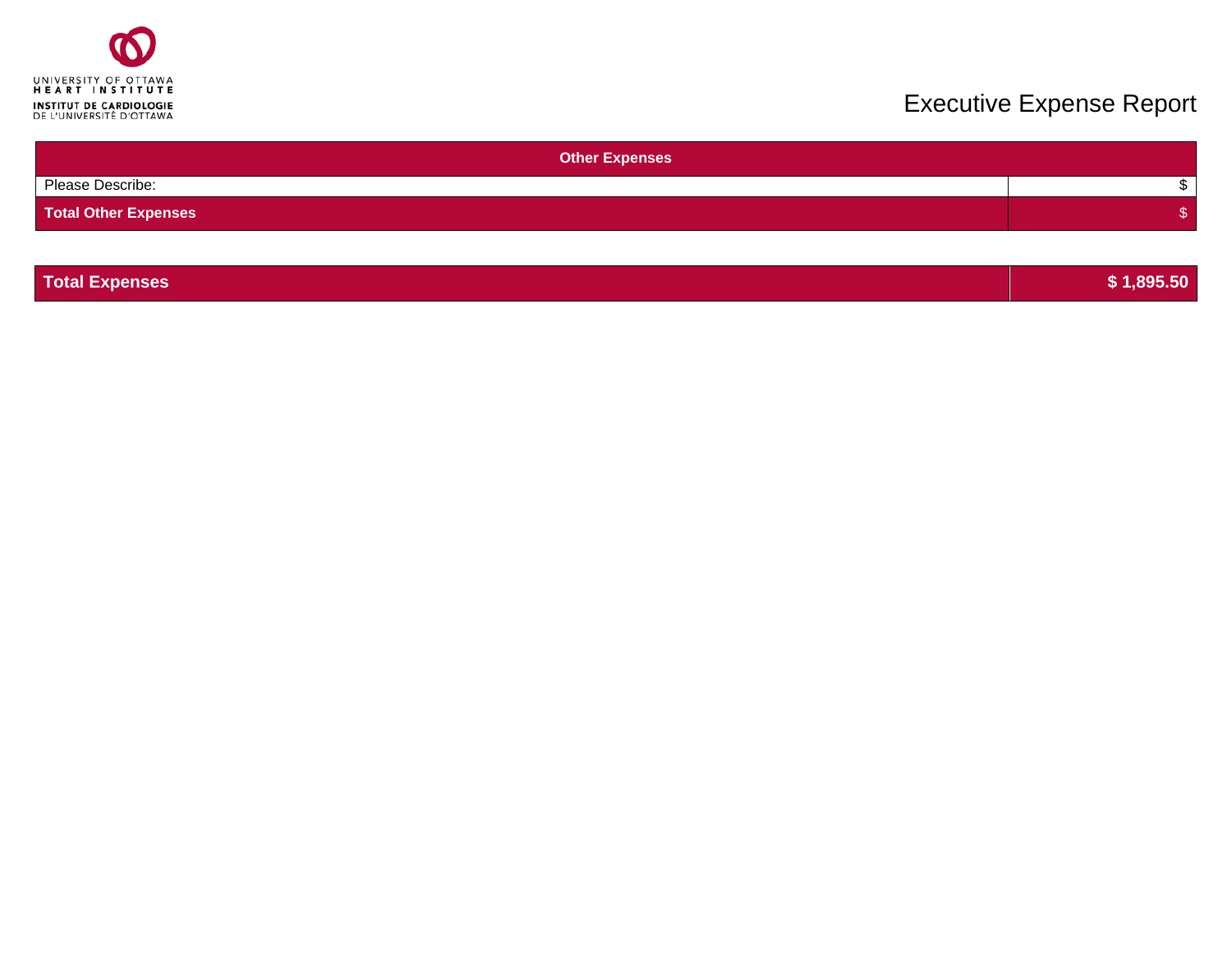

| <b>Name</b>        | <b>Title</b>                                   | For the Quarter                         |
|--------------------|------------------------------------------------|-----------------------------------------|
| Ms. Suzanne Dionne | Senior Vice President, Chief Financial Officer | First Quarter (April 1 to June 30) 2019 |

| <b>Travel Expenses</b>                                                |                                        |               |                 |               |                  |             |               |                   |
|-----------------------------------------------------------------------|----------------------------------------|---------------|-----------------|---------------|------------------|-------------|---------------|-------------------|
| <b>Trip Details</b>                                                   |                                        |               |                 |               | <b>Breakdown</b> |             |               |                   |
|                                                                       |                                        | Airfare/Train | Transportation* | Accommodation | Meals            | Incidentals | Parking/Tolls | <b>Total/Trip</b> |
| Purpose:<br>Parking at uOttawa for UOHI<br>Board of Directors meeting | $Date(s)$ :<br>June 27, 2019           |               |                 |               |                  |             |               |                   |
|                                                                       | Destination:<br>Ottawa, ON             |               | σ               |               |                  |             | \$16.50       | \$16.50           |
|                                                                       | <b>Total Travel</b><br><b>Expenses</b> |               |                 |               |                  |             | \$16.50       | \$16.50           |

\* Transportation expenses include: vehicle rental or own use (mileage), taxis and/or public transportation.

| <b>Other Expenses</b>       |        |
|-----------------------------|--------|
| Please Describe:            |        |
| <b>Total Other Expenses</b> | \$0.00 |